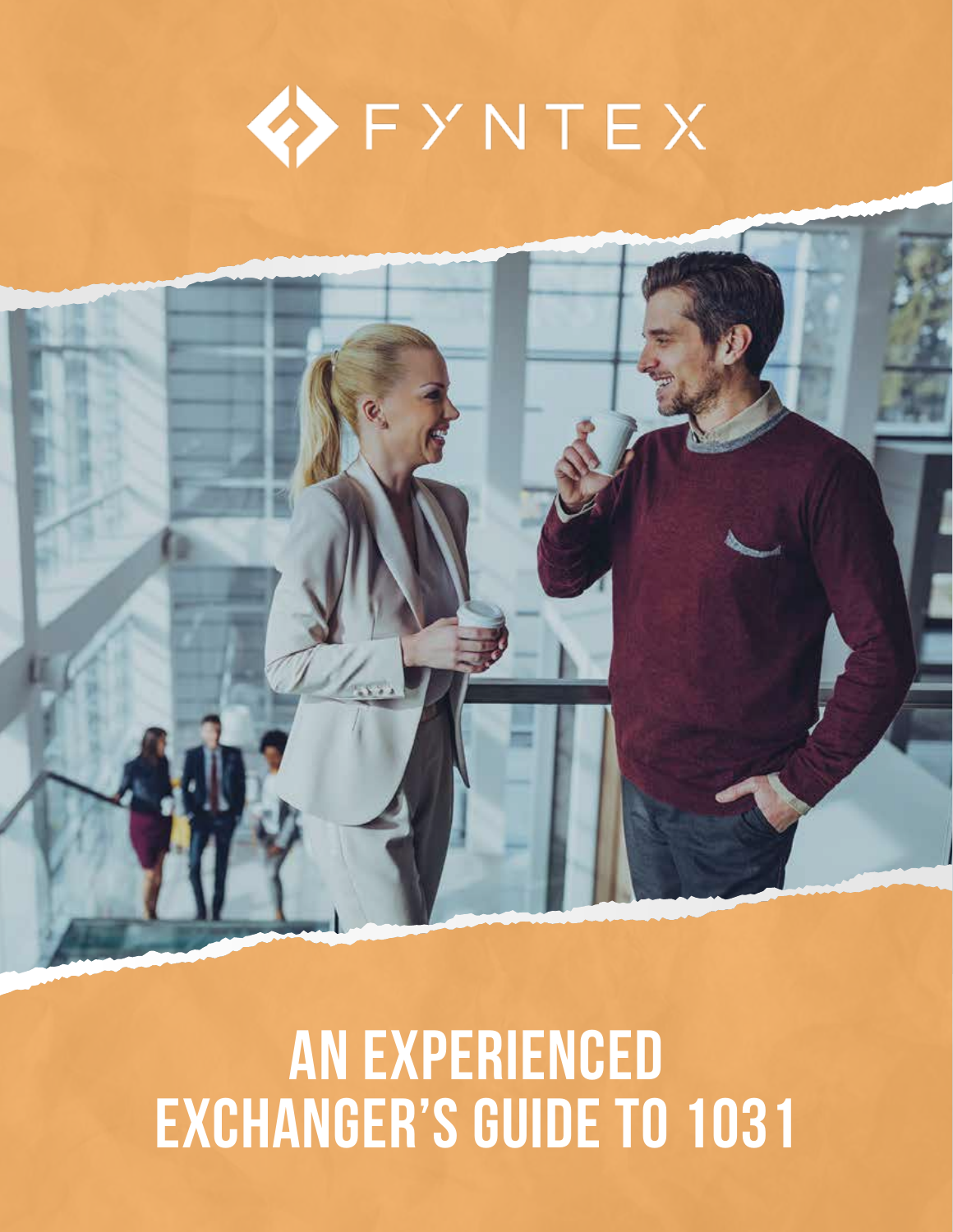

# **INTRODUCTION**

What has been described as the 'greatest wealth building tool ever developed for real estate investors' has been hiding in plain site within the Internal Revenue Code since 1921. Known currently as a Section 1031 exchange, it allows investment or income property owners with the ability to sell a highly appreciated property and replace it with another, while at the same time deferring all capital gain and depreciation recapture taxes.

While 1031 exchanges don't have to be difficult, there are some key rules and requirements set forth by the IRS for how a proper and compliant 1031 exchange can be completed. Although the rules can seem somewhat arbitrary, they generally tend to be both reasonable and worthwhile with the ultimate prize representing a huge boost to an investor's buying power.

So, for the benefit of real estate investors who might be considering a tax deferred exchange, we polled a number of experienced Exchangers to create the definitive compilation of keys to successful 1031 exchanging.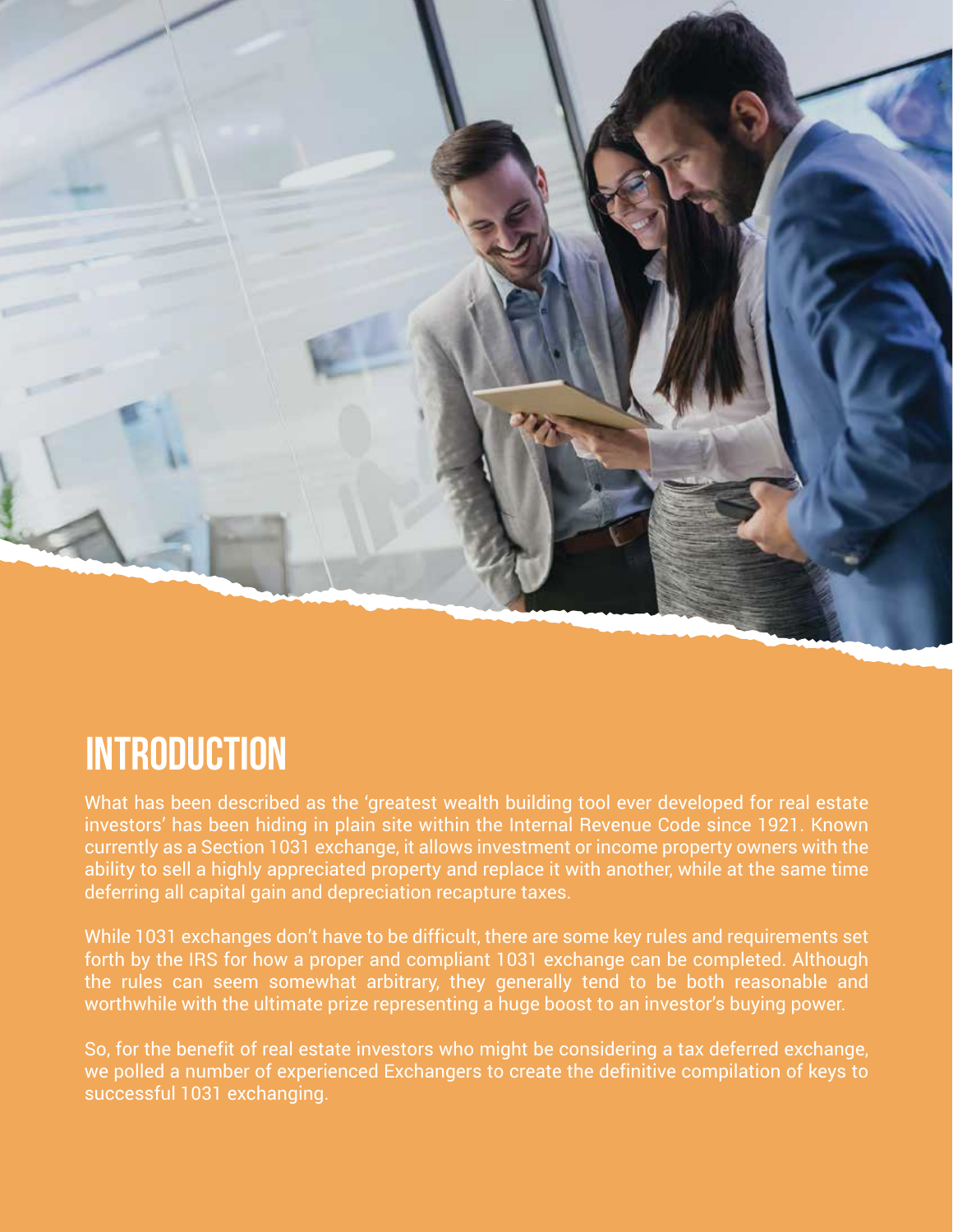

Accordingly, here they are:

#### **PLAN YOUR EXCHANGE FIRST**

Tax deferred exchanging typically involves multiple properties, multiple closing or settlements, and multiple buying and selling transactional logistics being enacted within a very specific time frame. For these reasons it is important to plan your exchange beforehand by anticipating the closing logistics, discussing your exchange with a 1031 expert, and mitigating any potential problems before they have an opportunity to arise.

If you'd like to receive a free 1031 exchange plan which will include the underlying replacement property math, meaning how much property you need to acquire in order to have a totally tax deferred exchange, you may request a free 1031 plan at Fyntex.com/plan.html.

#### **THERE ARE DIFFERENT TYPES OF EXCHANGES DEPENDING UPON YOUR CIRCUMSTANCES.**

There are different types of tax deferred exchanges that you may utilize depending on your situation. For instance, you can compete a standard deferred or delayed exchange if you expect to sell an old property and replace it with a new one within 180 days. Or, if you need to add improvements to a new property, you may need to consider an improvement or construction exchange? Likewise, if you find yourself in a situation where you need to buy before you can sell, you'll need to consider a reverse exchange.

While all these various exchange types allow you to exchange investment or income property and still defer capital gain and depreciation recapture taxes, the rules for completing them successfully are often quite different. Remember, the reason the Internal Revenue Service allows you to exchange is because they view your exchange of one property and the replacement with another as simply moving your adjusted cost basis from one property to another.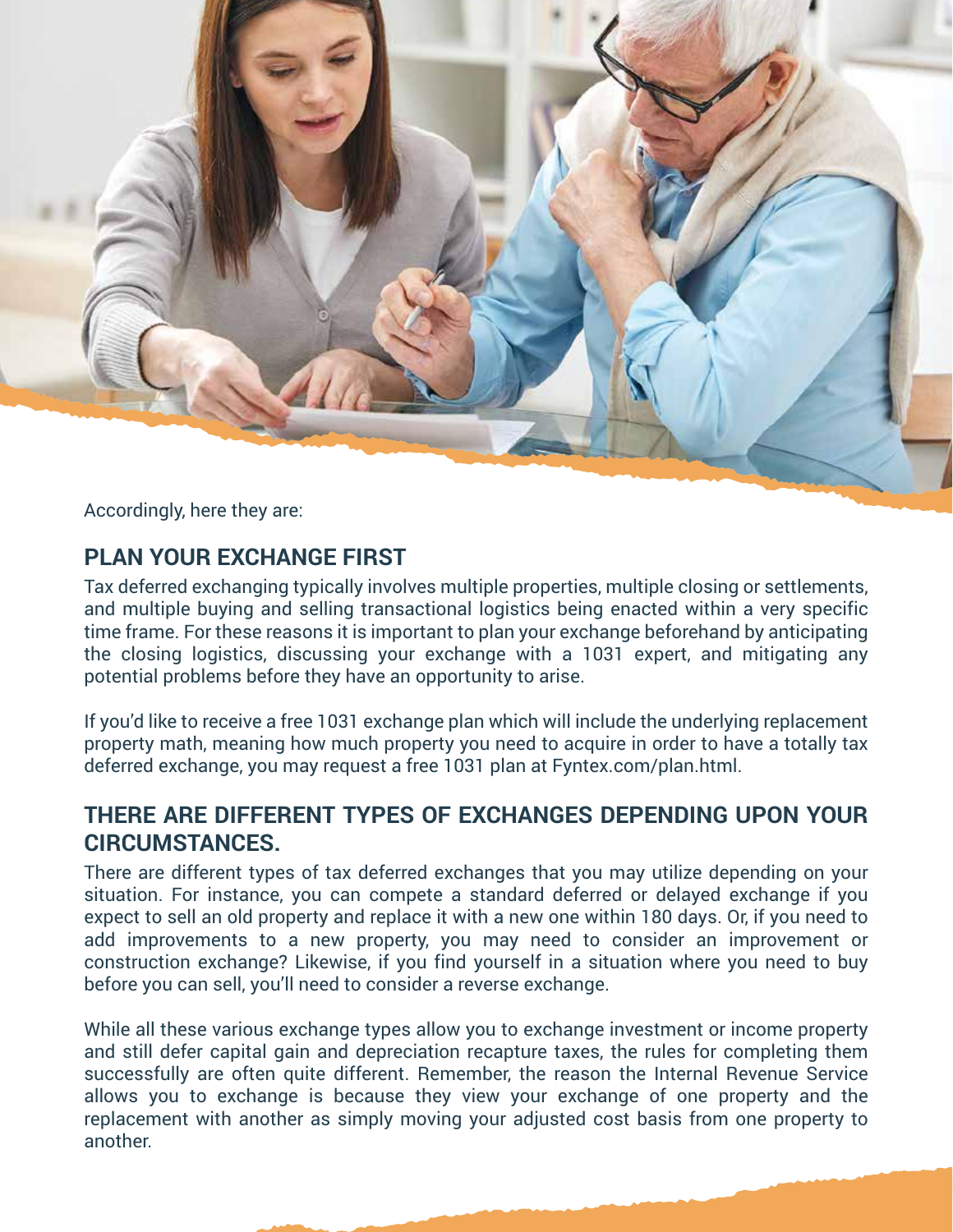

#### **THE PROPERTIES YOU EXPECT TO EXCHANGE MUST BE CONSIDERED 'LIKE KIND'**

The Internal Revenue Service requires that the property you sell, as well as the property you buy must be like-kind. And, like kind means one of two things. Either property held for investment, or property held for income. This would exclude your personal residence.

#### **YOU MUST UTILIZE THE SERVICES OF A QUALIFIED INTERMEDIARY**

The IRS requires that your exchange be completed with the assistance of a Qualified Intermediary or facilitator. You should use a well-established firm like FYNTEX, so you know that your exchange documentation will be always be correct and that your exchange funds will be safely held in a specifically restricted 1031 exchange account between the time you sell and the time you buy.

# **YOU HAVE A TOTAL OF 180 DAYS TO COMPLETE YOUR EXCHANGE**

You must complete your sale and purchase within a total of 180 days or whenever your tax return is due. The tax return qualifier means that if you start your exchange late in the year, you might have to file for an extension in order to receive your full 180 days.

## **YOU MUST IDENTIFY CANDIDATE REPLACEMENT PROPERTIES WITHIN THE FIRST 45 DAYS**

While you have a total of 180 days to complete your 1031 exchange, the IRS requires that you identify your candidate or target Replacement Properties within the first 45 days of your exchange period. This identification is usually made to your Qualified Intermediary by completing a form which is kept in your exchange file. Since the 45 day identification period moves so quickly, start looking for new property as early as possible in the process.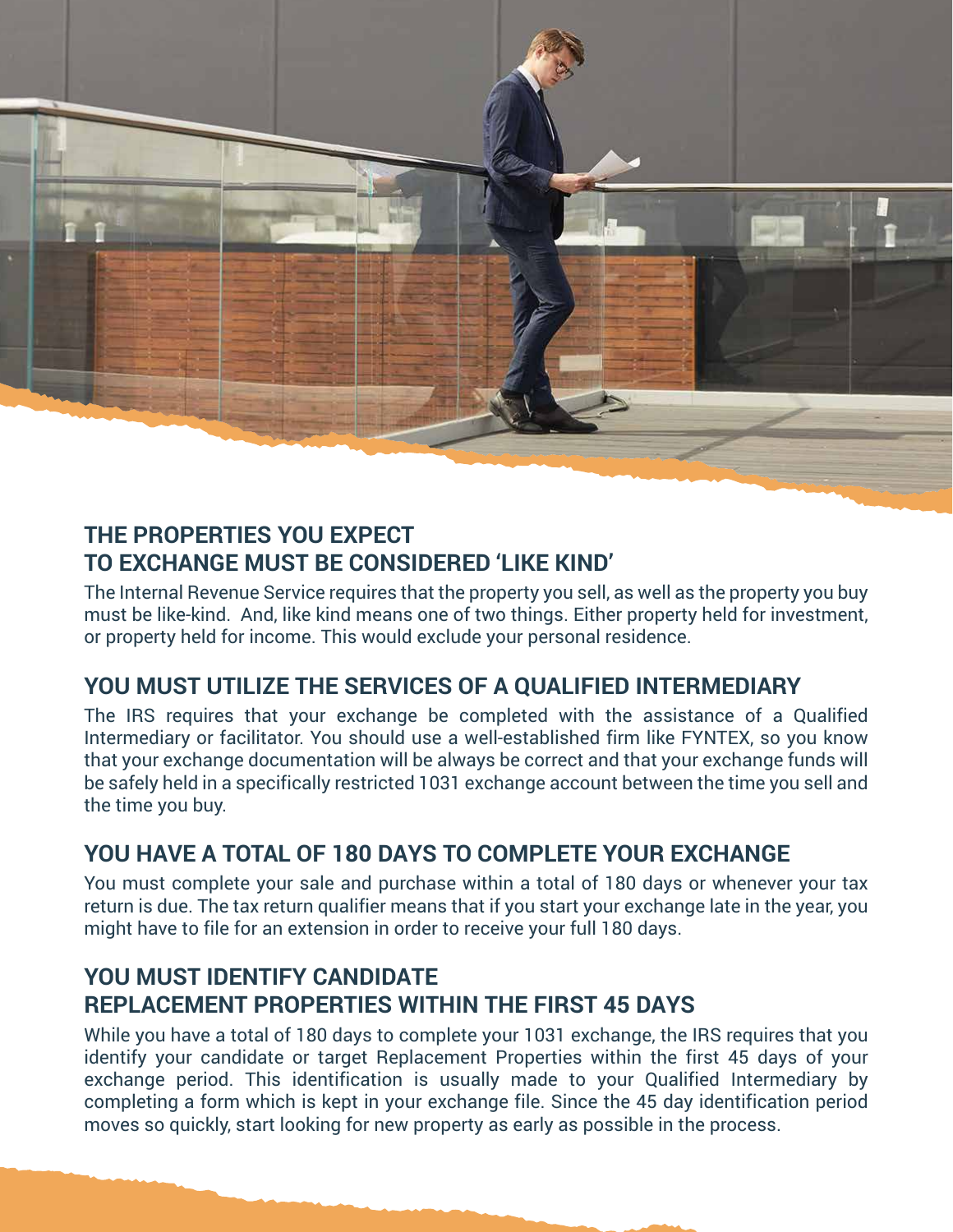

#### THERE ARE SPECIFIC RULES FOR IDENTIFYING THE PROPERTY YOU EXPECT TO ACQUIRE

The IRS requires the use of two rules or one exception for identifying potential Replacement Properties.

The first is the Three Property rule, meaning you may identify up to three properties of any value.

The second rule is the Two Hundred Percent rule, meaning you may identify more than three properties provided all of the properties you identify do not exceed two hundred percent of the value of the property you sold.

The one exception is known as the Ninety-five Percent exception. You may identify more than three properties and more than two hundred percent of total identified property value, provided you acquire at least ninety-five percent of everything you identified.

#### THERE ARE THREE THINGS YOU MUST DO TO HAVE A 100% TAX DEFERRED EXCHANGE

If you want a completely tax deferred transaction you must do these three things. First, buy Replacement Property which is equal or greater than the net selling price of what you sold. Two, move all your equity from the old property into the new property. And three, replace your debt.

## BUY REPLACEMENT PROPERTY AS THE SAME ENTITY IN WHICH YOU SOLD

It is always best to buy as the same entity in which you sold. To change your vesting (to an LLC for example) in the middle of an exchange will create unnecessary risk because the IRS could make a case that your new ownership entity had not seasoned their ownership sufficiently to qualify for deferred gain treatment under Section 1031.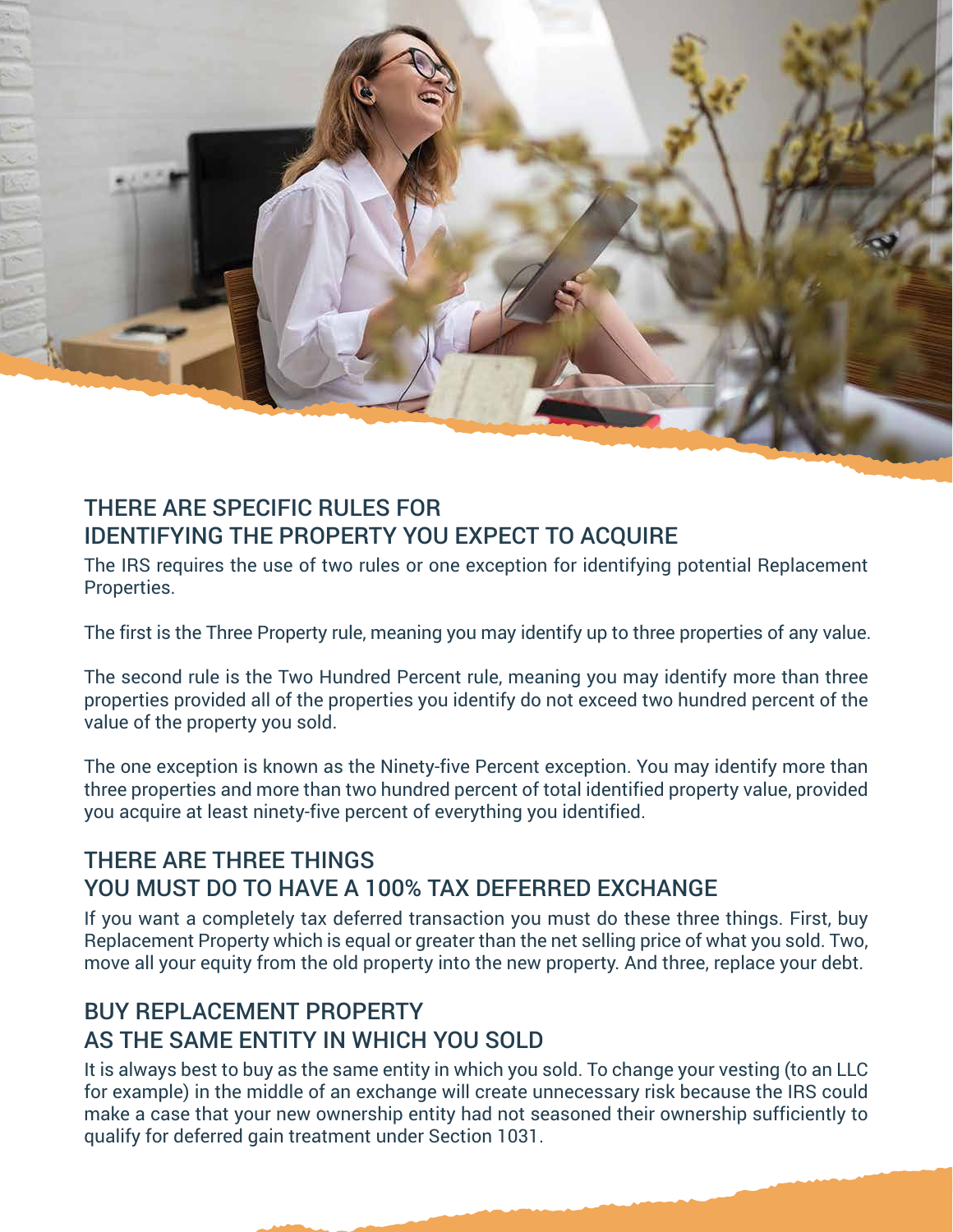

#### INVESTMENT GRADE REPLACEMENT PROPERTIES, A NEW EXCHANGING TREND

One of the recent trends in tax deferred exchanging involves both the desire and the ability of Exchangers to transition from properties which they actively managed into a more passive ownership role through the purchase of investment grade properties and interests. These interests, which still qualify for deferred gain treatment via a Revenue Procedure from the Internal Revenue Service, are typically available in a structure known as a Delaware Statutory Trust.

The benefits to 1031 Exchangers from DSTs, are similar to those of fee simple ownership where the Exchanger is shown on the grant deed, however in a DST, a trust owns and manages the property for the benefit of those investors who are a part of the trust. This structure was approved for deferred gain treatment under Section 1031 by the IRS in Rev. Proc. 2004-86.

The reason that DSTs have grown in popularity is that 1031 Exchangers can diversify their exchange related equity across several DSTs in various real estate property types and still enjoy the benefits of no management responsibilities, monthly cash flow, full tax benefits, a minimum investment of \$50,000, as well as the ability to receive assigned debt from the DST sponsor to offset the debt from their exchanged property.

Here are a few of the keys for acquiring interests in Delaware Statutory Trusts:

#### DELAWARE STATUTORY TRUSTS ARE AVAILABLE IN VIRTUALLY ANY REAL ESTATE INVESTMENT PROPERTY TYPE

Whether you want to own office, industrial, multi family, storage, healthcare, retail, or hospitality, there is likely a DST for you.

DSTs represent a trust structure created by a sponsor, often a large investment real estate owner or REIT. These sponsors acquire or develop these larger properties, arrange their financing and professional management, and then sell interests to investors and 1031 Exchangers.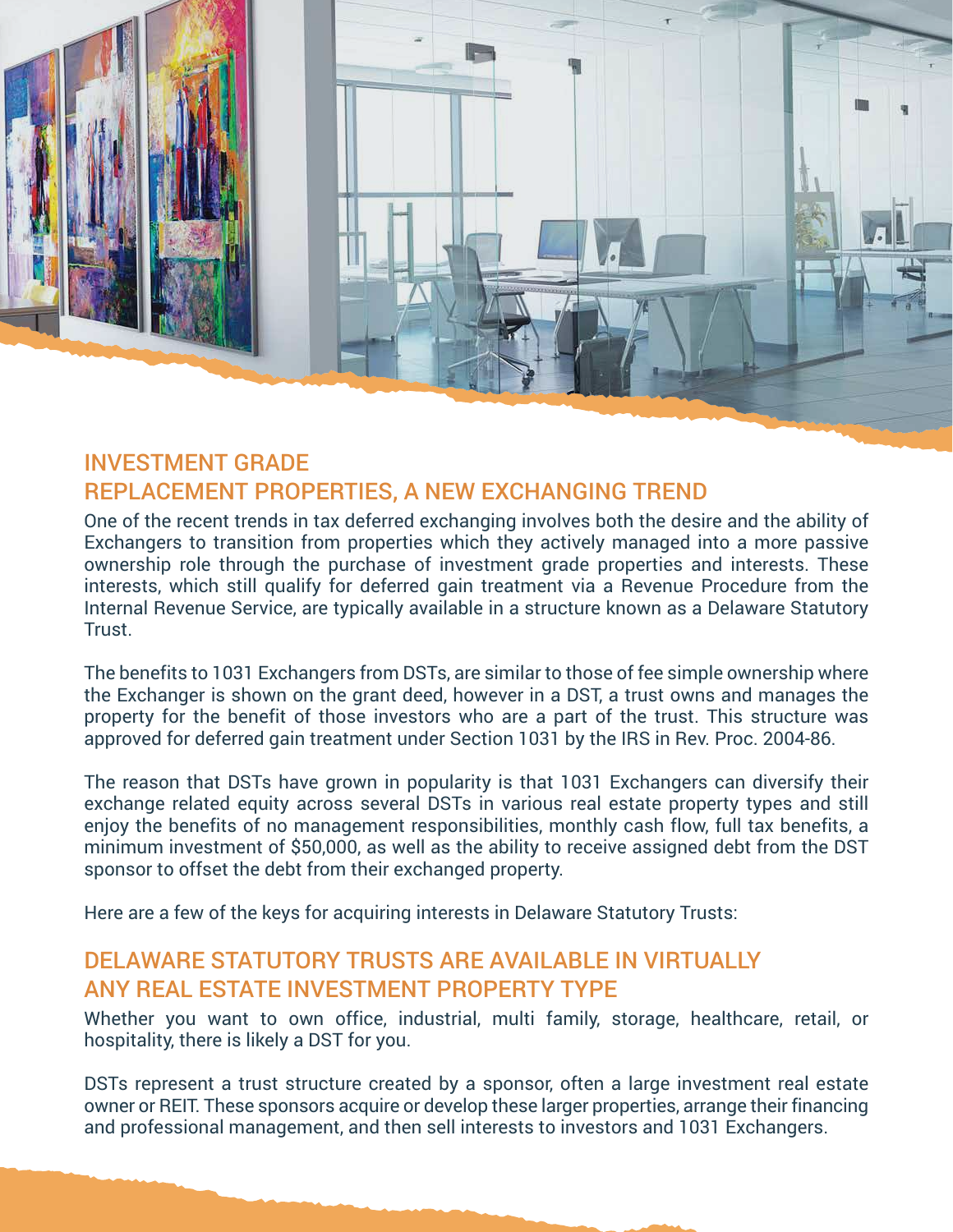

## YOU MAY SELECT A DELAWARE STATUTORY INVESTMENT BY PROPERTY TYPE AND YOU MAY ACQUIRE MULTIPLE INTERESTS ACROSS SEVERAL DSTS SHOULD YOU DESIRE DIVERSIFICATION

Since investments in Delaware Statutory Trusts are considered securities, they must be acquired through a licensed Broker-Dealer or Registered Investment Advisor. These are representatives or firms which are appropriated licensed to disclose the underlying specifications of the properties as well as the expected financial performance.

The minimum net worth threshold for acquiring an interest in a Delaware Statutory Trust is an annual income of at least \$200,000 or a net worth over \$1 million, exclusive of primary residence.

#### THE TYPICAL INVESTMENT TERM FOR A DELAWARE STATUTORY TRUST IS 7-10 YEARS

Most Delaware Statutory Trusts are financed for a ten year period. In addition, the rules underlying the Delaware Statutory Trust structure preclude any refinancing or modification of any loan terms. This is why most Delaware Statutory Trust managers proceed with a management and divestment strategy which includes a sale for the benefit of the owners of DST interests within year 7 -8. It is possible for some Delaware Statutory Trusts to be sold in a shorter timeframe should an excellent offer arise due to equity growth of the properties in the portfolio. In this event, owners of DST interests can 1031 exchange out of the Delaware Statutory Trust into another DST or into any other like kind property.

#### DON'T FORGET TO REPLACE YOUR DEBT, EVEN WITH A DELAWARE STATUTORY TRUST INVESTMENT

In the event you want a totally tax deferred 1031 exchange transaction which includes a purchase of a Delaware Statutory Trust interest, you may need to have debt from the DST assigned to you for the benefit of your 1031 exchange. Your Registered Investment Advisor or Broker-Dealer should be willing to assist you as you determine the amount of debt necessary for your particular exchange scenario, and thereby arrange with the DST sponsor to assign such debt to you.